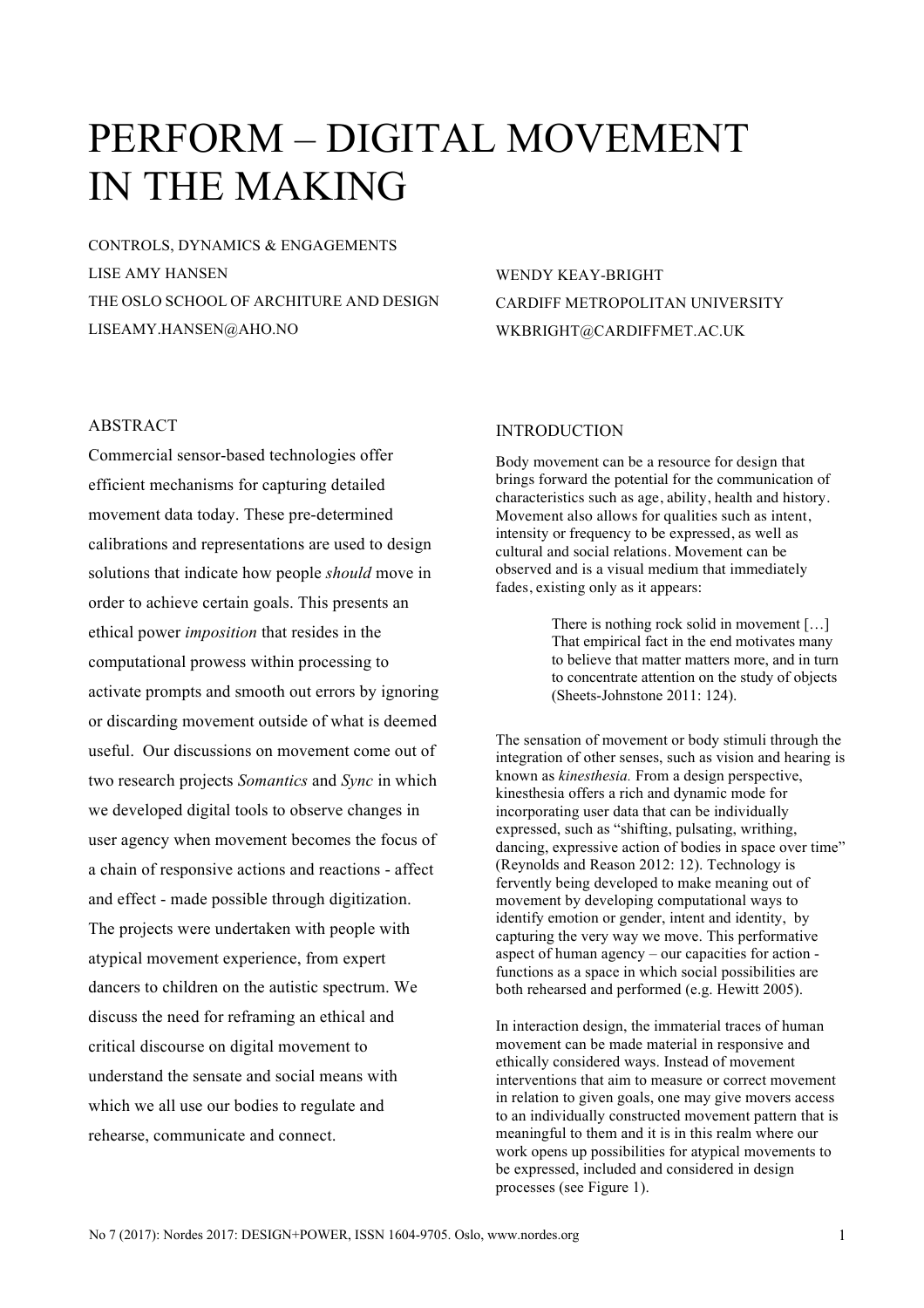#### DIGITAL MOVEMENT

*'All human activity depends upon an imputed background whose content is rarely questioned'* (Thrift 2008: 91). Yet, our environments are not passive backdrops in which we live our lives; rather they are increasingly digitized and activating configurations in which we choose how to act and where our everyday routines are played out. Today environments incorporate computational scripts that operationalize our movement data or our activities and make them matter in particular ways, whether by opening automatic doors or alerting us to when we step into a forbidden area. Such computational scripts are written prior to the acts that activate them, and reside in code – inaccessible and hidden – as we experience such interactions. The scripts become apparent in our altered and adapted movements by way of digital prompts and influences. And these movements are rarely examined in regards to their performative potential and ethical implications (Hansen 2014).

Our focus is on addressing the phenomena of movement and the ways in which movement may now be made digital. We are concerned with how movement data is collected, calculated and called upon and in turn, how this allows for the making of new responses and new movements.



Figure 1: *Sync* A captured movement phrase – a wave - represented in three different ways, each emphasizing different movement qualities. The variety make apparent the possible choices of what is made to matter in the collected movement data. *© Lise Amy Hansen 2017*

## COMPUTING POWER

Our work is concerned with how movement is materialized and rationalized through computational power. Through our ongoing research and design projects we argue that there are creative and critical decisions that determine the way in which physical actions are classified. Here we will discuss three normative aspects in making movement digital: 1) the computational requirement of classification in the reading of movement, 2) the pre-calibration or pre-set remit of sensor technology 3) the complexity of accounting for variation and relation in responsive digital systems.

READING MOVEMENT AND CAPTURING DATA It is in the current reading and capturing of data that we argue, 'what you see is what you get' is a concern only when the activity that matters is highly active and amplified. On the one hand, it is a concern that technology recognizes and acknowledges certain activities (thus narrowing the range of our activities), and on the other hand, it suggests a skewed importance on activity over inactivity. And this importance is part of the necessary processes of materialization of data:

> *"However immaterial [digital information] might appear, information cannot exist outside of given instantiations in material forms" (Blanchette 2011: 1042).*

The risks of categorising movements according to recognizable, cognitively perceived functions are that we tend to disregard unexplained, unreasonable and unwanted movements. For example, non-movement, and instances where we hesitate, stumble or take time out to reflect, is vital to interpersonal meaning-making. Natural pauses are important markers in our everyday social lives, yet they are rarely acknowledged in the calibration and replication of digital movement.

#### PRE-CALIBRATED SENSORS

Sensors will require some pre-calibration in their mechanical set-up. In turn, when we interact with sensors, we learn by trying out –acting out – in order to understand what is 'seen' and not 'seen', and then we act accordingly. In this way, the sensors may condition our movements, and become the means of normalizing certain movements whilst by disregarding other movements. Thus, the mapping of movement data may have a recursive effect, as it acts as a memory device *'that is also the basis for projective action'* (Cosgrove 2003:137).

Even the most openly sourced and creative digital tools are created for a reason and thus '*encapsulate craft knowledge, working practices, and cultural assumptions*' (Haigh 2009). This motivates us to query the current tendency for repurposing movement knowledge, practices and assumptions and ask whether designers' repertoire of tools address the ethical and individual aspects of movement or the balance of power between designer and performer.

#### A SYSTEM APPROACH TO RELATIONAL MOVEMENT

Another concern is the effect of the affect not being accounted for, i.e. the ensuing action after perceiving the computational scripts that attend to the movement data and render visual real-time presentation to which we may respond: "*The space between performance and ordinary life is a space for intervention and change"* (Shaunessy 2005).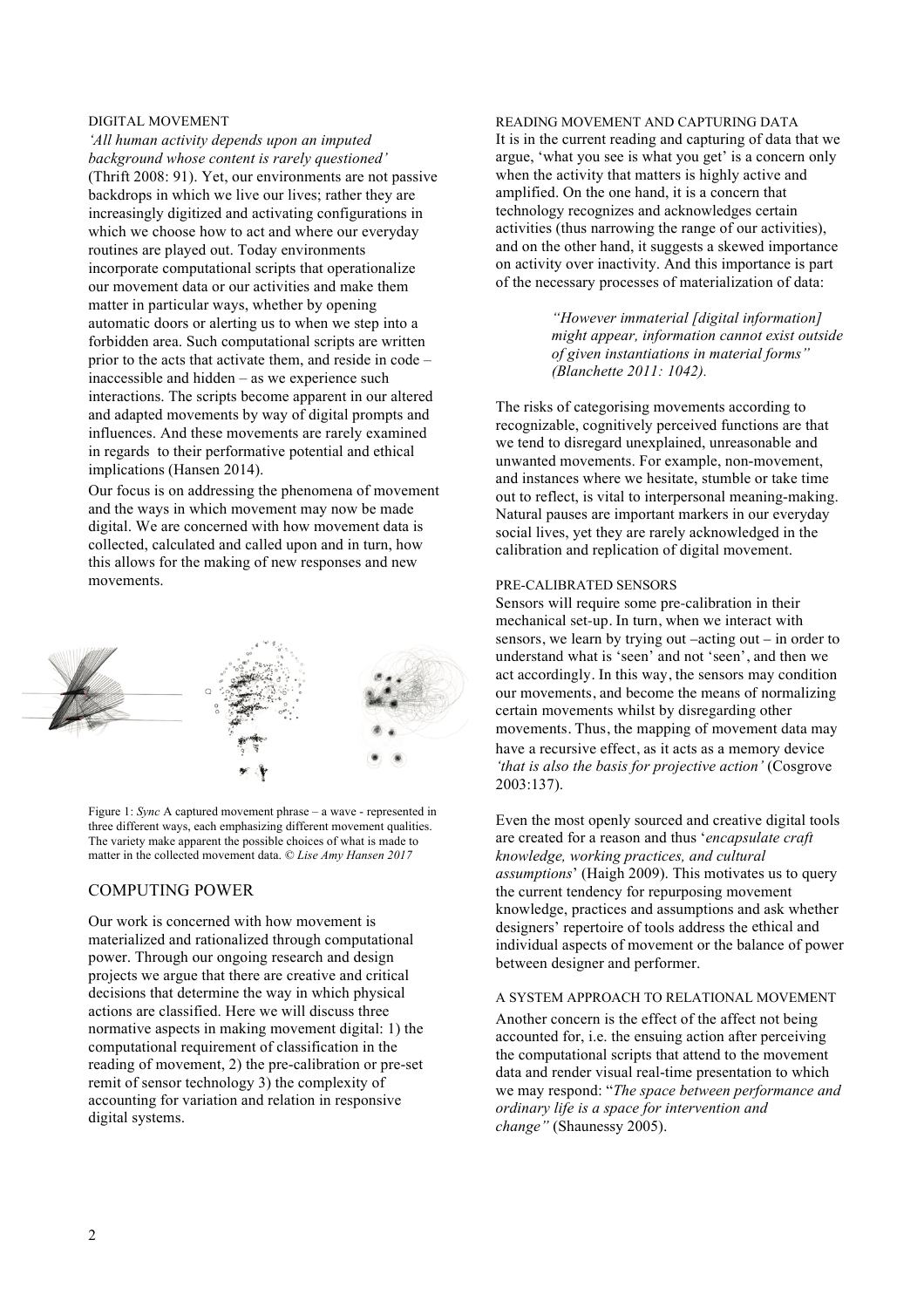In human terms, our understanding of the world is made by way of movement, as a sensate being, not merely through cognitive means (e.g. Noë). In the desire for the computation to make logic – we argue that what we need in making digital movement inclusive and innovative, is not necessarily logical nor cognitively pre-conceivable. Thus, we suggest a focus on how to facilitate a connection between movement and computation, in order to access, extend and leverage our own movements in novel and inclusive ways.

# KINESTHETIC POTENTIAL

We suggest an expanded and repositioned approach to movement – whereby the unwanted and not registered movement as well as the hesitations and reflective movements are made to matter, perhaps not in immediately logical or cognitively reasonable ways.

We propose that there is a potential for digital media to leverage our movement expertise, not only as a singular attribute of a body mapped in blinding detail, but as an empowered actor in a system of (digital and other) relations involving our presence – our agency - in a configured socio-material environment (Ingold 2000).

In particular, there are scenarios where our digital environments require us to act in certain ways – where we are motivated, allowed or given permission to move or perform our movements in particular way. Here we argue, we must account for or find ways to attend to kinesthesia – the sense of movement. In other words, find ways to account for what moving this way or moving that way, may mean for our own bodies –our own personal experience - both individually and in regards to social relations.

The kinesthetic sense also includes more than simply a momentary experience of moving or indeed stillness, as it encompasses both past performed movements and a projection of future movements. This means that time and intent must be accounted for in exploring kinesthetic movement.

By capturing data to stimulate kinesthetic awareness of movement, we aim to stimulate a responsive, reciprocal relationship between affect and effect, whereby participants decide how, and when, to mediate. As such, mediation is a process of perceptual discovery – facilitated through listening, pausing, prevaricating and so on. The body is not merely an object of perception, that can teach us about perceiving, rather the body acts on reciprocity and relational dynamics. In such a scenario the researcher's approach is liberated to engage imaginatively through participatory, exploratory structures rather than through diagnostic objectives, so the environment becomes an intermedial playground, facilitating knowledge exchange. With this background, we will now discuss three possible pathways forward;

kinesthetic agency, self-reference in a somatic practice and relational development.

PERSONAL KINESTHETIC AGENCY

We argue that movement has an agency – a capacity for action – to subvert and innovate in the constant explorations and variations in our future movements. This take on movement differs from a purely somatic body that acts from some form of urge or unrestrained pre-social drive (Hewitt 2005). Rather we ask, why is it that we don't just move the way we have learnt to move? In every repetition, we explore and vary, we alter and augment, shift and shape new ways of going forward in this world (se Figure 2). When we find the opportunity to recursively iterate, correct and connect, we may also push the boundaries of what is meaningful:

We can leave our marks in the wrong place, invent private or countercultural mark systems, or use mark making as an exploratory project, investigating how our bodies might move differently and thereby achieve materialization and cultural legibility in unexpected ways (Noland 2009: 215).



Figure 2: *Sync:* With new digital representations of her own movements presented in real-time and on a 1:1 scale, chorographer Solveig Styve Holte exntends and explores her possible movement repertoire *© Lise Amy Hansen 2017*



Figure 3: *Somantics:* With real-time visualizations of their movements, children on the autistic spectrum explored and engaged in their own movement in sophisticated and social ways, and led us to question the discarding of what is considered atypical movements *© Cardiff Metropolitan University 2017*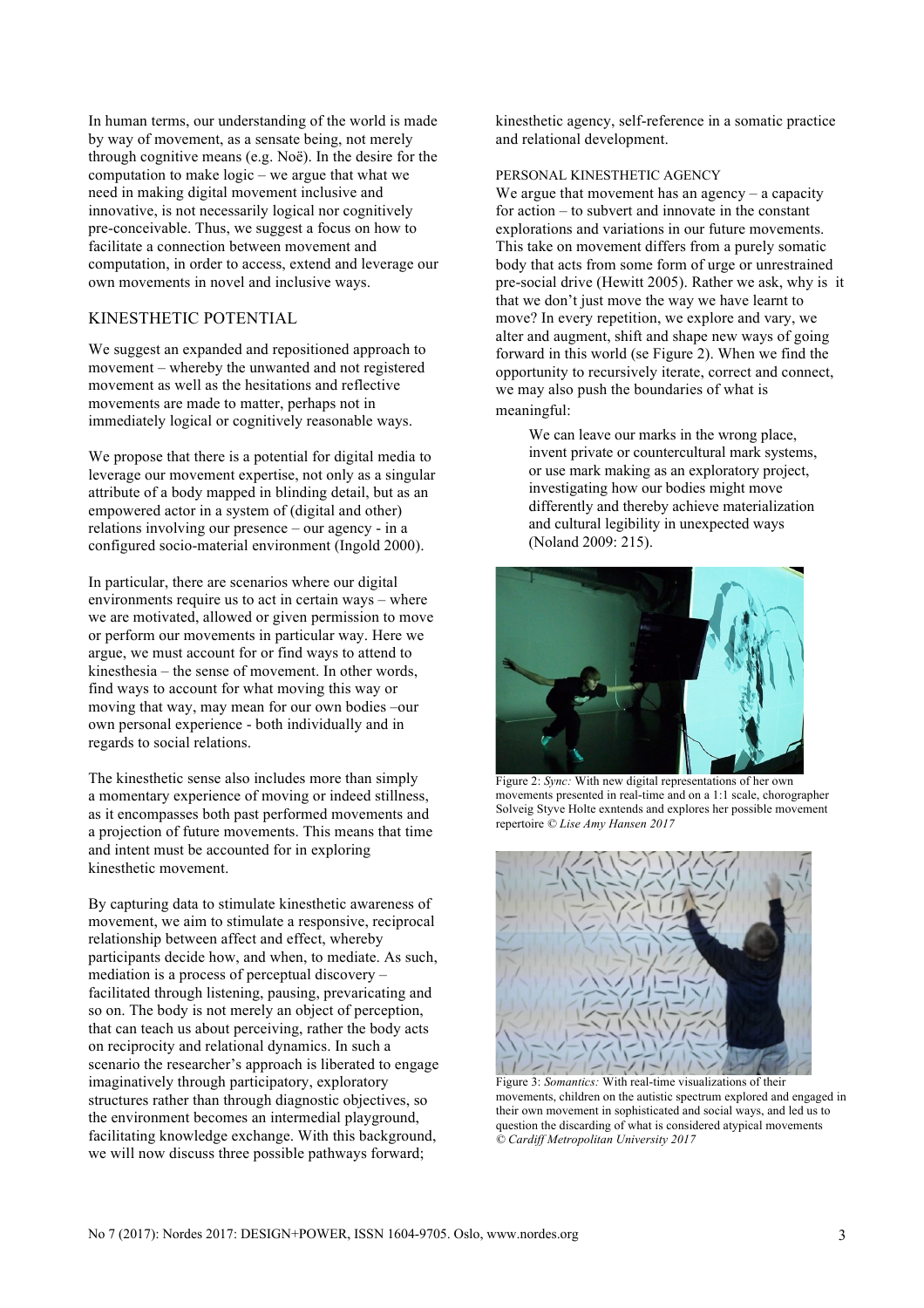SELF-REFERENCE IN A SOMATIC PRACTICE In our approach to a critical reading of digital movement, we begin from the position that the body is a dynamic and sensate origin of action (Farnell 1999). We aim to make physical the act of reading data, so that it can be a non-deterministic, rather than hegemonic, medium for the production of meaning in digital movement. In this sense, we are troubling the computational trope of precision and imitation, and wish to facilitate a material meaning-making engagement whereby non-typical movement and neuro-divergent perceptions may be played our and enrich our preconceived ideas of what movement is or could be (see Figure 3). Our research with participants lead us to question the discarding of atypical movements that may reside outside the sensors' pre-set concerns and to argue for a more inclusive as well as ethical consideration of movements such as those that appear dynamically still or joyfully hyperactive.

#### RELATIONAL DEVELOPMENT

In our work, we have challenged the computational impositions on movement, whereby technology conditions and conforms the way we move. From an ethical perspective, this process of 'capture – representation – responsiveness' serves to avoid a diagnostic model, and positively positions movement as the core access point for empathic research, design and creative practice:

> Action can be experienced as both a visual image and a movement sensation thus engender an affective response in another person and enhance the cognitive capacity to take the perspective of another (Reynolds 2012).

In this way, our work raises questions on issues of human efficacy and agency, and in turn of the ethics of how movement and bodily interaction are positioned and understood in techno-centred innovation - and design – processes.

# WHY KINESTHESIA MATTERS

Our practice-based research undertaken with trained dancers and choreographers as well as people with developmental disabilities had led us to take an alternative position on designing with movement. In this work, we have studied how movement data can highlight or intensify the user's corporeal engagement and thereby impact upon their own perception of identity and social connection.

In our research, we have designed software (such as *Sync* and *Somantics)*, which has prompted us to query presumptions on what movement matters, in which ways and for whom. This work has challenged us to think differently about the ways in which we are inclined to translate and transmit movement, both creatively and computationally. We have found that

central understanding the agency vested in the sensate body is to facilitate authentic participation through design, inviting performers to enact, rehearse, iterate and critique. Of particular interest is how the relationship formed with the digital visualized moving body invites others to make a dynamic connection that is grounded in empathy rather than change. The representation is fluid and depends on the ensuing action, in turn forming the experienced moments as we are able to capture in a representative still image (see Figure  $2 \& 3$ ).

These partnerships have enabled us to observe and experiment with ideas for harnessing kinesthesia. Most of these visual experiments have elicited simplistic representations of body schema, flowing and nuanced, morphing and extending in response to body position and muscle tension. In this respect, movement data calculations and the generated visualisations can function (in real-time settings) as a provocation of the senses, giving access to different perceptual worlds (Bogdashina 2016) and facilitating knowledge exchange. As we have argued, it may also reveal an ethical relation that takes place at the level of kinesthetic sensibility, not at the level of cognitive consciousness.

# WHY MOVEMENT MATTERS

Software tools such as *Sync* and *Somantics* prompt a visual understanding of the moving body, drawing attention to the limitations, prescriptions and potentials of our coded bodies (Walker et al. 2012). In this sense, movement visualisation can also be a step toward a critical stance, which prevents us from taking the transformation of human movement through technology for granted, whilst prompting us to investigate, intervene and debate the ongoing objectification and materialisation of human movement.

## PERFORMANCE, NOT REFERENCE

Together, these approaches form a central, yet rarely examined discourse in positioning future movement, in particular if we are to understand the shaping of our environments as a practice, or a series of practices, rather than merely as a technical operation outside the concern of human agency (Coyne 2010).

When visual data amplifies our movement sensations they become the performance that makes the ordinary extraordinary, the space for ethical "encounters" that value imaginative, visual and imagistic modes of reasoning. Our work troubles the system of movement capture by asking whether there are other modes of signification – other ways of making digital movement matter than as reference - rather that are oriented toward production and performance.